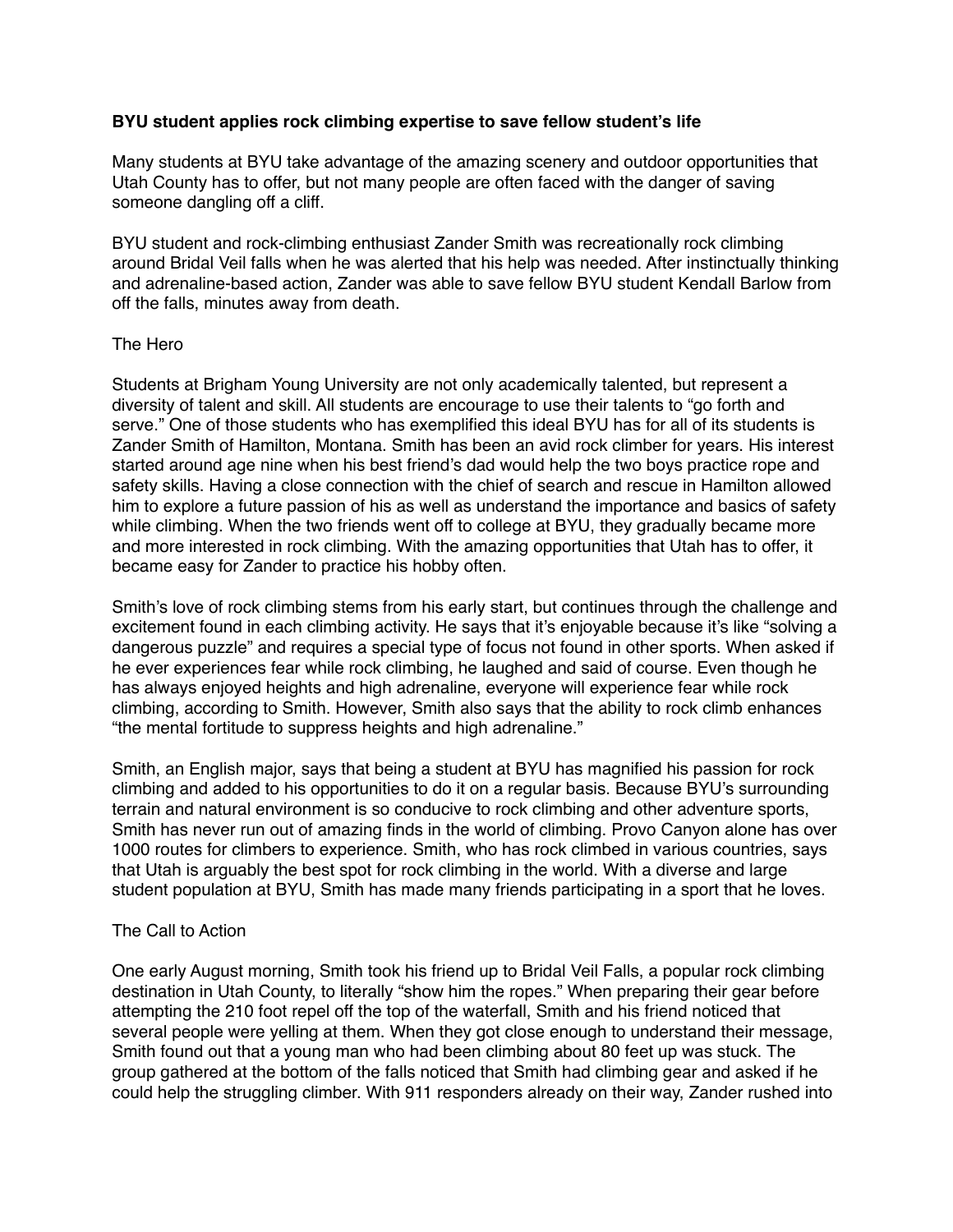action and ran up to the top of the falls as quick as he could. Immediately after securing his harness and starting his descent, he felt the deep cold of the running waterfall. Feelings of nervousness and inadequacy plagued Smith's mind as he descended towards the climber.

As an EMT, Smith knew the importance of keeping himself safe and avoiding danger. Two climbers in harm's way was certainly not better than just one. After taking his time and carefully repelling downward, Smith finally reached the distressed climber, who he later found out was also a BYU student by the name of Kendall Barlow. By the time Smith had reached him, Barlow was no longer focused on untying his fiercely knotted rope, but staying out of the freezing water and avoiding hypothermia. Smith described Barlow as visually exhausted and very bloody due to constantly scraping against the sharp rock of Bridal Veil Falls.

### The Rescue

Upon reaching Barlow, Smith knew that he would have very limited time in helping this stranger out of his deadly predicament. Barlow was violently shaking and well into the middle stages of hypothermia. Smith continually talked to Barlow while trying to figure out what to do to avoid Barlow's inevitable loss of consciousness. Smith described the situation as very difficult due to having to hold on to Barlow, who was grasping him for warmth and security and his own knot while unsuccessfully trying to untie Barlow's knot, which had swelled to the size of a basketball due to water logging. Thinking quickly about his next action, Smith decided to try and tie a loop knot to use his feet to keep him more secure, a new technique he taught himself the week prior to the emergency. After attempting to untie the knot for several minutes, Zander decided that the only way Barlow would escape this dangerous knot was by cutting the rope. He called down to the crowd of bystanders below asking for a knife. One young man tied his pocket knife to Smith's rope and Smith pulled it up after securing Kendall with quick draws and carabiners to keep him as close as possible.

The next few minutes encompassed Smith's most dangerous experience with rock climbing the experienced climber has ever endured. Knowing that cutting the rope was extremely perilous, Smith decided that it was the only possible course of action to save Barlow and now himself of dying from hypothermia. "Stay calm, don't freak out. We will hear and feel a big drop, but it will be ok. Stay calm" Smith assuredly told Barlow, who was drifting in and out of consciousness. Cutting the thick rope with a small pocket knife was extremely difficult, especially for someone who very quickly was losing more and more function in his body due to the fierce chill of the running waterfall. While running on adrenaline, Smith was finally able to slice the rope, and the two immediately took a large swing while the rope launched back up the cliff due to the thick tension it had held. When the two achieved a stopping point after catapulting around the width of the waterfall, Smith was able to slowly lower Barlow and himself down until they hit the ground.

# The Aftermath

By the time the two touched the base of the waterfall, several EMTs had arrived and placed Barlow on a sled that led him to a life flight. The EMTs thanked Smith for his hard work and bravery in keeping Barlow alive, as they told him that just a few more minutes in the ice-cold waterfall would have led Barlow to an imminent death. Luckily, both BYU students suffered only minor scrapes and bruises after the incident. Barlow recovered from the end stages of hypothermia quickly within three or four hours and got back to his studies at BYU. The two